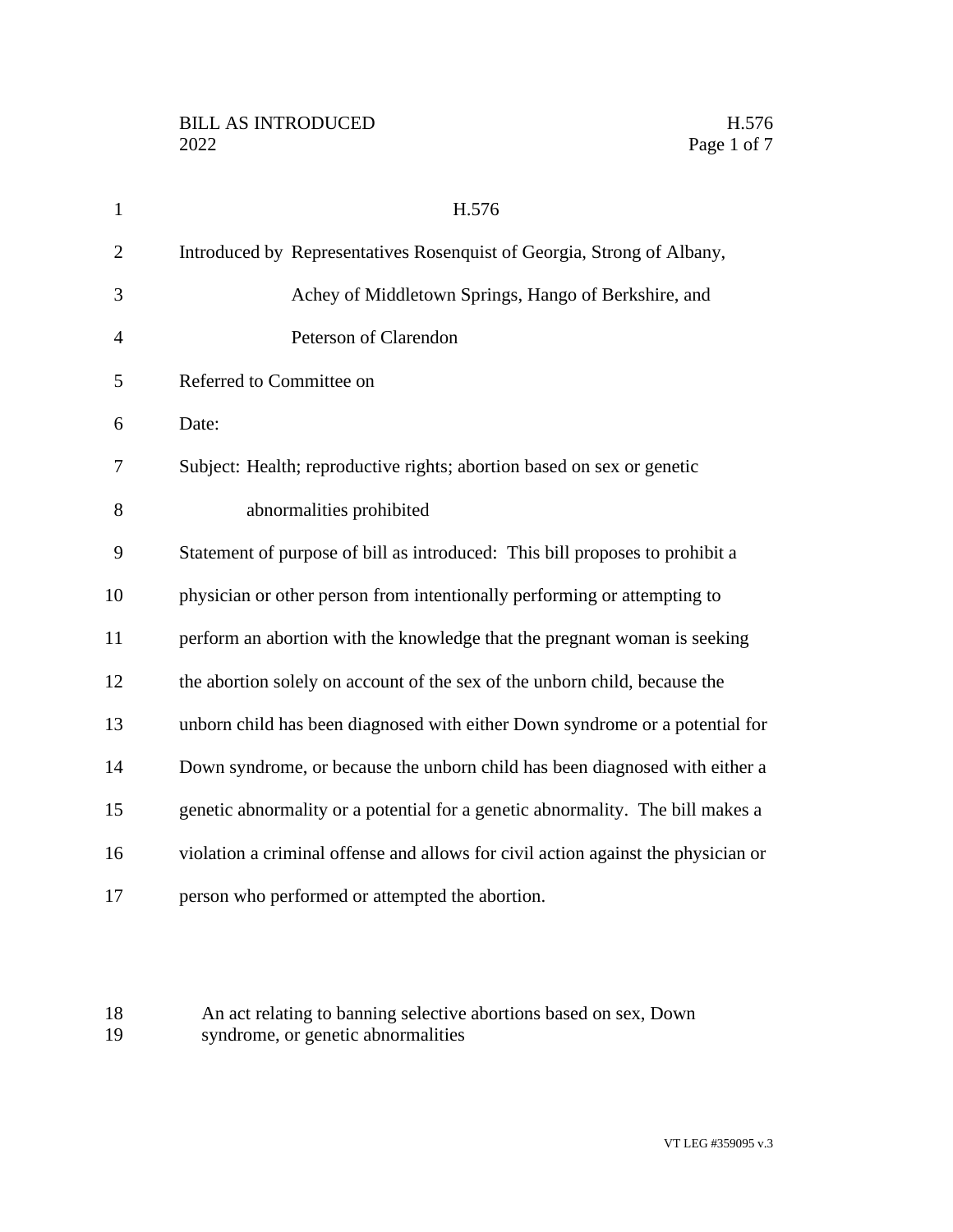| $\mathbf{1}$   | It is hereby enacted by the General Assembly of the State of Vermont:              |
|----------------|------------------------------------------------------------------------------------|
| $\overline{2}$ | Sec. 1. SHORT TITLE                                                                |
| 3              | This act may be cited as the "Prenatal Nondiscrimination Act of 2022."             |
| $\overline{4}$ | Sec. 2. 18 V.S.A. § 9494 is amended to read:                                       |
| 5              | § 9494. INTERFERENCE WITH REPRODUCTIVE CHOICE PROHIBITED                           |
| 6              | (a) A Except as provided in section $9499$ of this title, a public entity as       |
| 7              | defined in section 9496 of this title shall not, in the regulation or provision of |
| 8              | benefits, facilities, services, or information, deny or interfere with an          |
| 9              | individual's fundamental rights to choose or refuse contraception or               |
| 10             | sterilization or to choose to carry a pregnancy to term, to give birth to a child, |
| 11             | or to obtain an abortion.                                                          |
| 12             | (b) No State or local law enforcement shall prosecute any individual for           |
| 13             | inducing, performing, or attempting to induce or perform the individual's own      |
| 14             | abortion.                                                                          |
| 15             | Sec. 3. 18 V.S.A. § 9497 is amended to read:                                       |
| 16             | § 9497. ABORTION; RESTRICTING ACCESS PROHIBITED                                    |
| 17             | A Except as provided in section 9499 of this title, a public entity shall not:     |
| 18             | (1) deprive a consenting individual of the choice of terminating the               |
| 19             | individual's pregnancy;                                                            |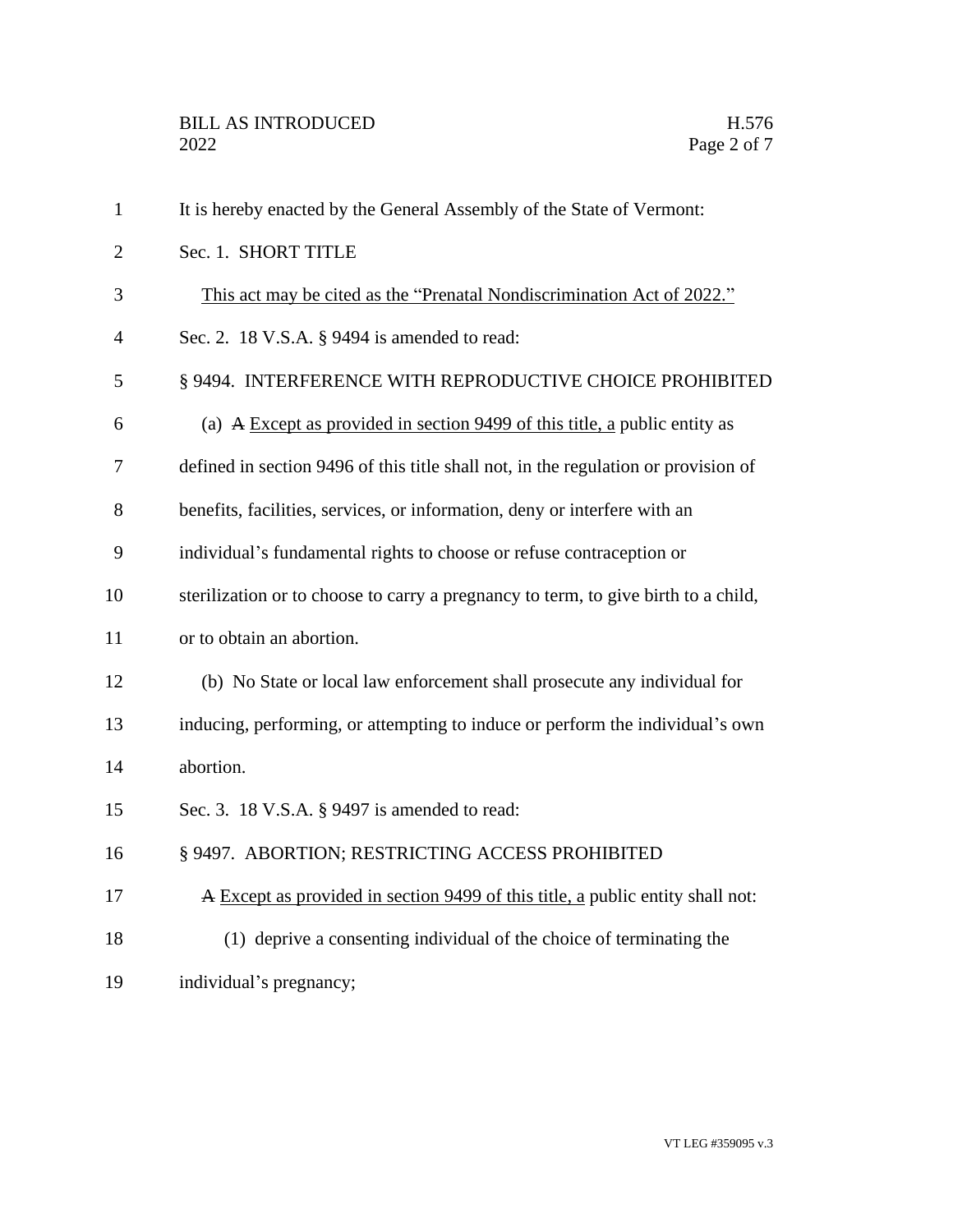## BILL AS INTRODUCED H.576<br>2022 Page 3 of 7

| $\mathbf{1}$   | (2) interfere with or restrict, in the regulation or provision of benefits,       |
|----------------|-----------------------------------------------------------------------------------|
| $\overline{2}$ | facilities, services, or information, the choice of a consenting individual to    |
| 3              | terminate the individual's pregnancy;                                             |
| 4              | (3) prohibit a health care provider, acting within the scope of the health        |
| 5              | care provider's license, from terminating or assisting in the termination of a    |
| 6              | patient's pregnancy; or                                                           |
| 7              | (4) interfere with or restrict, in the regulation or provision of benefits,       |
| 8              | facilities, services, or information, the choice of a health care provider acting |
| 9              | within the scope of the health care provider's license to terminate or assist in  |
| 10             | the termination of a patient's pregnancy.                                         |
| 11             | Sec. 4. 18 V.S.A. § 9499 is added to read:                                        |
| 12             | § 9499. ABORTION BASED ON SEX OR GENETIC ABNORMALITIES                            |
| 13             | <b>PROHIBITED</b>                                                                 |
| 14             | (a) As used in this section:                                                      |
| 15             | (1) "Abortion" means the act of using or prescribing any instrument,              |
| 16             | medicine, drug, or any other substance, device, or means with the intent to       |
| 17             | terminate the clinically diagnosable pregnancy of a woman with knowledge          |
| 18             | that the termination by those means will with reasonable likelihood cause the     |
| 19             | death of the unborn child. Such use, prescription, or means is not an abortion    |
| 20             | if done with the intent to:                                                       |
| 21             | (A) save the life or preserve the health of the unborn child;                     |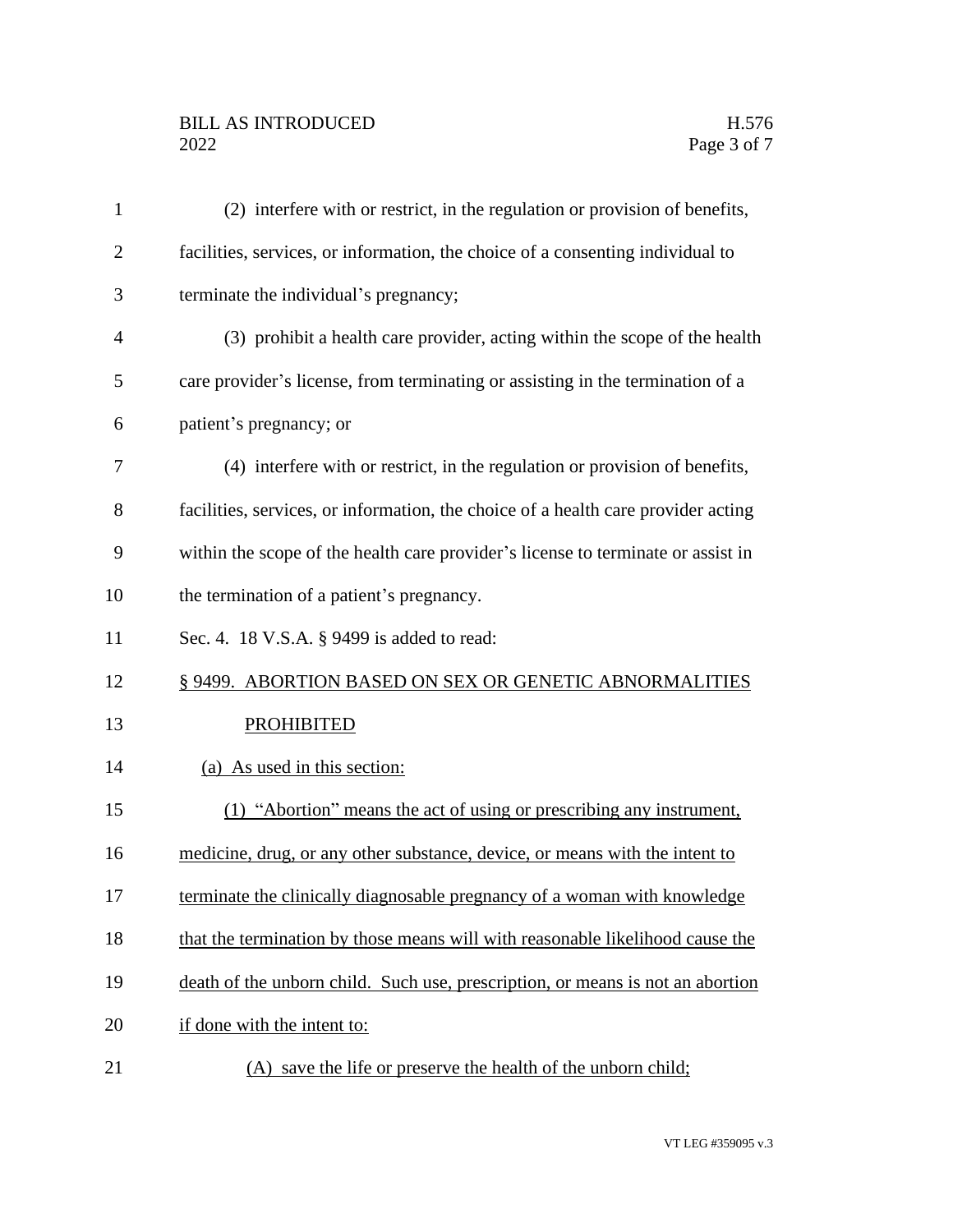| $\mathbf{1}$   | (B) remove a dead unborn child caused by spontaneous abortion; or             |
|----------------|-------------------------------------------------------------------------------|
| $\overline{2}$ | (C) remove an ectopic pregnancy.                                              |
| 3              | (2) "Down syndrome" refers to a chromosome disorder associated either         |
| $\overline{4}$ | with an extra chromosome 21, in whole or in part, or an effective trisomy for |
| 5              | chromosome 21. Down syndrome is sometimes referred to as "trisomy 21          |
| 6              | syndrome."                                                                    |
| 7              | (3) "Genetic abnormality" means any defect, disease, or disorder that is      |
| 8              | inherited genetically. The term "genetic abnormality" includes any physical   |
| 9              | disability; any mental disability or retardation; any physical disfigurement, |
| 10             | scoliosis, dwarfism, Down syndrome, albinism, or Amelia; or any other type of |
| 11             | physical or mental abnormality or disease.                                    |
| 12             | (4) "Minor" means any person under 18 years of age who is not and has         |
| 13             | not been married and has not been legally emancipated.                        |
| 14             | (5) "Physician" means any person licensed to practice medicine in this        |
| 15             | State. The term includes medical doctors and doctors of osteopathy.           |
| 16             | (6) "Pregnant woman" means any female, including those who have not           |
| 17             | reached 18 years of age, who is in the reproductive condition of having an    |
| 18             | unborn child in her uterus.                                                   |
| 19             | (7) "Sex-selection abortion" means an abortion performed solely on            |
| 20             | account of the sex of the unborn child.                                       |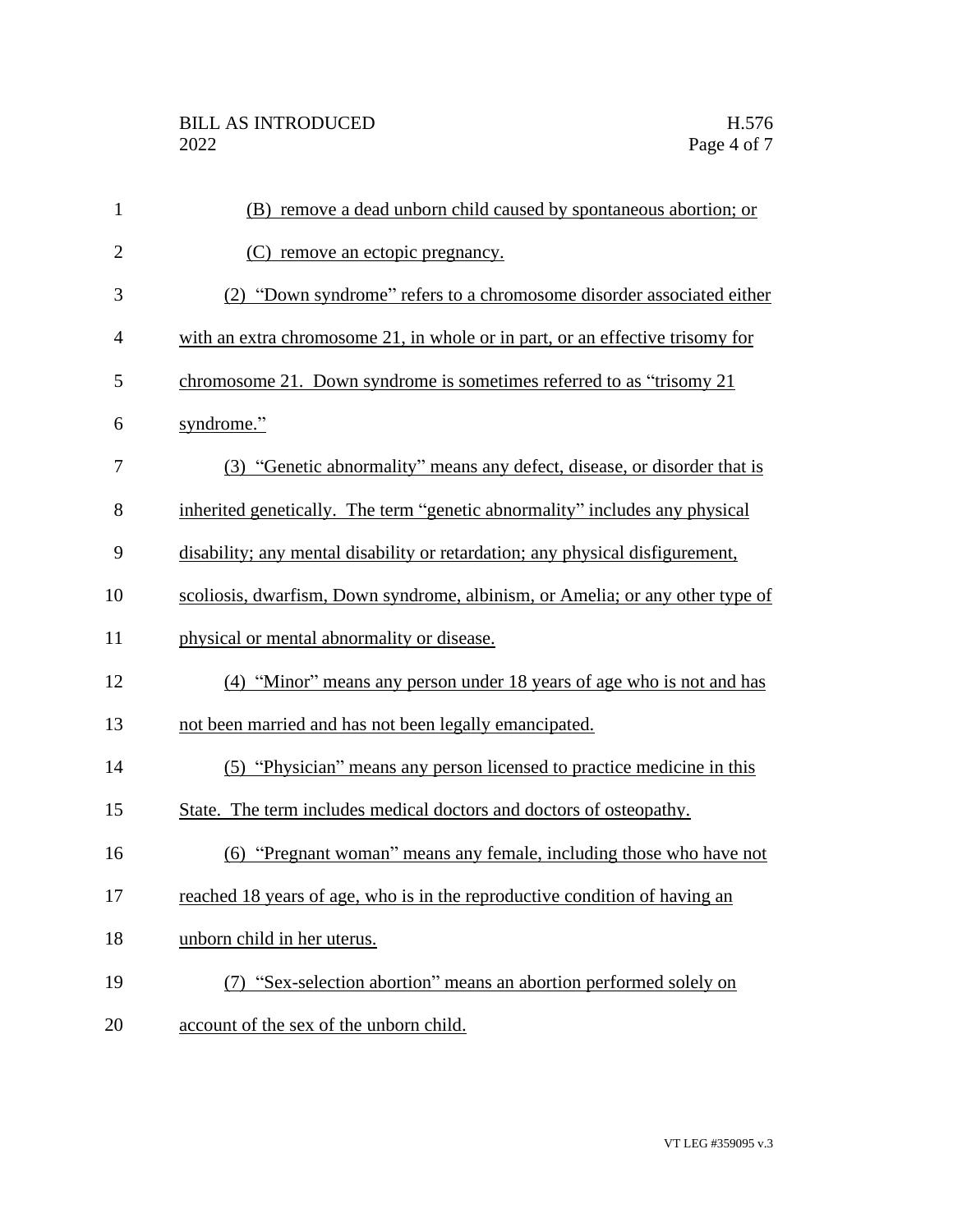| $\mathbf{1}$   | (8) "Unborn child" means the offspring of human beings from                        |
|----------------|------------------------------------------------------------------------------------|
| $\overline{2}$ | conception until birth.                                                            |
| 3              | (9) "Viability" means the state of fetal development when, in the                  |
| 4              | judgment of the physician based on the particular facts of the case before him     |
| 5              | or her and in light of the most advanced medical technology and information        |
| 6              | available to him or her, there is a reasonable likelihood of sustained survival of |
| 7              | the unborn child outside the body of his or her mother, with or without            |
| 8              | artificial support.                                                                |
| 9              | $(b)(1)$ No person may intentionally perform or attempt to perform an              |
| 10             | abortion with the knowledge that the pregnant woman is seeking the abortion        |
| 11             | solely:                                                                            |
| 12             | (A) on account of the sex of the unborn child;                                     |
| 13             | (B) because the unborn child has been diagnosed with either Down                   |
| 14             | syndrome or a potential for Down syndrome; or                                      |
| 15             | (C) because the unborn child has been diagnosed with either a                      |
| 16             | genetic abnormality or a potential for a genetic abnormality.                      |
| 17             | (2) If this subsection is held invalid as applied to the period of                 |
| 18             | pregnancy prior to viability, then it shall remain applicable to the period of     |
| 19             | pregnancy subsequent to viability.                                                 |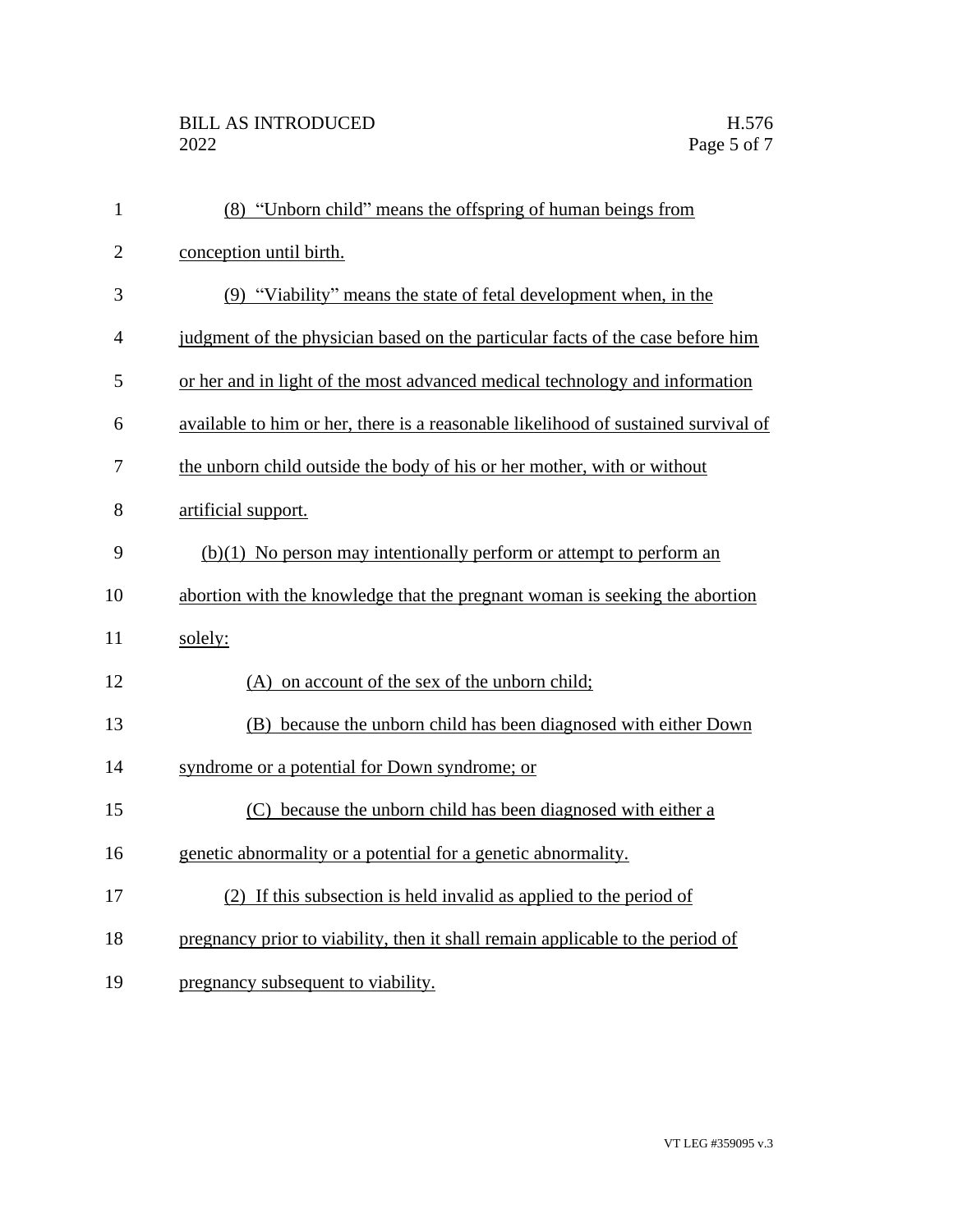| $\mathbf{1}$   | (c) A physician or other person who intentionally or knowingly performs or          |
|----------------|-------------------------------------------------------------------------------------|
| $\mathbf{2}$   | attempts to perform an abortion in violation of this section shall be imprisoned    |
| 3              | not more than two years or fined not more than \$5,000.00, or both.                 |
| $\overline{4}$ | (d) A person harmed by a violation of this section may bring an action              |
| 5              | against the physician or person who performed the abortion in the Civil             |
| 6              | Division of the Superior Court for injunctive relief, compensatory damages,         |
| 7              | punitive damages, and reasonable costs and attorney's fees.                         |
| 8              | (e) A physician who violates this section shall be considered to have               |
| 9              | engaged in unprofessional conduct and subject to the provisions of 26 V.S.A.        |
| 10             | chapter 23.                                                                         |
| 11             | (f) A woman upon whom an abortion is performed or attempted in                      |
| 12             | violation of this act shall not be prosecuted under this section for a conspiracy   |
| 13             | to violate this section or otherwise held criminally or civilly liable for any      |
| 14             | violation.                                                                          |
| 15             | (g) In every civil proceeding or action brought under this section, the             |
| 16             | anonymity of the woman upon whom an abortion is performed or attempted              |
| 17             | shall be preserved from public disclosure unless she gives her consent to such      |
| 18             | disclosure. A court of competent jurisdiction, upon motion or sua sponte, shall     |
| 19             | issue orders to the parties, witnesses, and counsel and shall direct the sealing of |
| 20             | the record and exclusion of individuals from courtrooms or hearing rooms to         |
| 21             | the extent necessary to safeguard her identity from public disclosure.              |